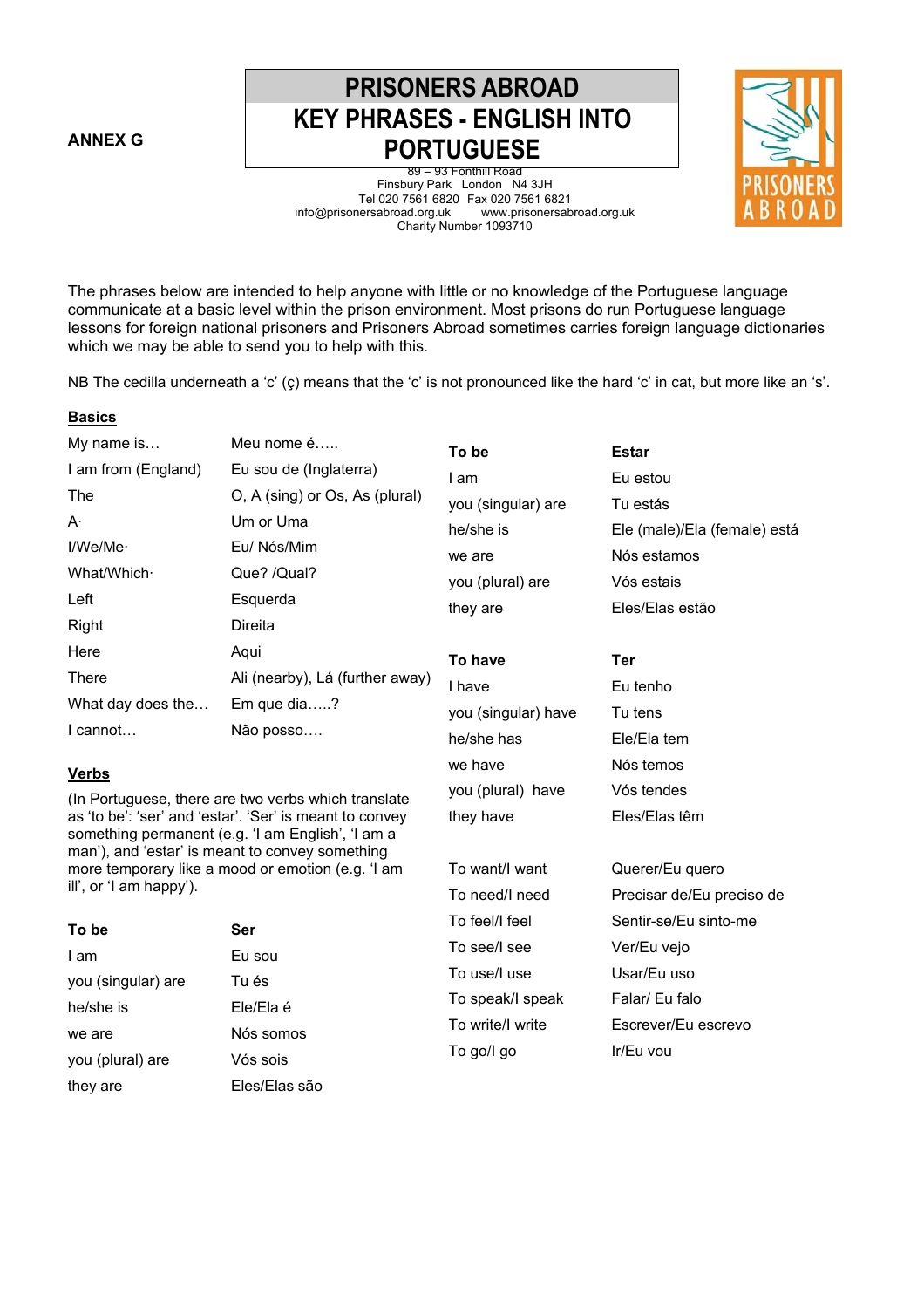#### **Prepositions**

| After               | Depois          | Above             | Em cima de/Por cima de |
|---------------------|-----------------|-------------------|------------------------|
| <b>Before</b>       | Antes           | Over              | Sobre                  |
| During              | Durante         | Beside/next to/by | Ao lado de             |
| Since               | Desde           | Near to           | Próximo a              |
| Until               | Até             | Through           | Através de             |
| In/inside           | Dentro          | Towards           | Em direcção a          |
| Outside             | Fora            | <b>Behind</b>     | Atrás (or detrás)      |
| At                  | A               | <b>Between</b>    | Entre                  |
| From                | De              | Opposite          | Contra                 |
| On                  | Sobre           | With              | Com                    |
| Under/below/beneath | De baixo de/Sob | Without           | Sem                    |

# **Basic communication**

| Hello                                    | Olá                                                    |
|------------------------------------------|--------------------------------------------------------|
| Good afternoon/evening (before 6pm)      | Boa tarde                                              |
| Good evening/night (after 6pm)           | Boa noite                                              |
| How are you?                             | Como vai? or Como está?                                |
| Fine thanks, and you?                    | Bem obrigado, e você (formal) or e tu (familiar)?      |
| Excuse me                                | Com licença or Dê-me licença, por favor (formal)       |
| Sorry                                    | Descupla or Perdão                                     |
| See you later                            | Até logo                                               |
| Yes                                      | Sim                                                    |
| No.                                      | Não                                                    |
| Please                                   | Por favor                                              |
| Thank you                                | Obrigado (if you are male, obrigada if you are female) |
| I don't know                             | Não sei                                                |
| Could you repeat that more slowly?       | Pode repetir mais devagar?                             |
| I don't understand                       | Não entendo or Não percebo                             |
| I do not speak Portuguese very well      | Não falo português muito bem                           |
| I am sorry to bother you but             | Desculpe maçá-lo (masc), maçá-la (fem) mas             |
| May I borrow your                        | Empresta-me o seu (masc object) or a sua (fem object)  |
| How can I obtain?                        | Como devo fazer para obter?                            |
| Is there any mail for me?                | Há correspondência para mim ?                          |
| How much does this cost?                 | Quanto custa?                                          |
| Do you mind if I open the window?        | Importa-se que eu abra a janela?                       |
| Do you mind if I smoke?                  | Importa-se que eu fume?                                |
| Could you kindly write that down for me? | Pode me escrever isto, por favor?                      |
| Do you have the correct time?            | Que horas são por favor?                               |
| What is your nationality?                | Qual é a sua nacionalidade?                            |
|                                          |                                                        |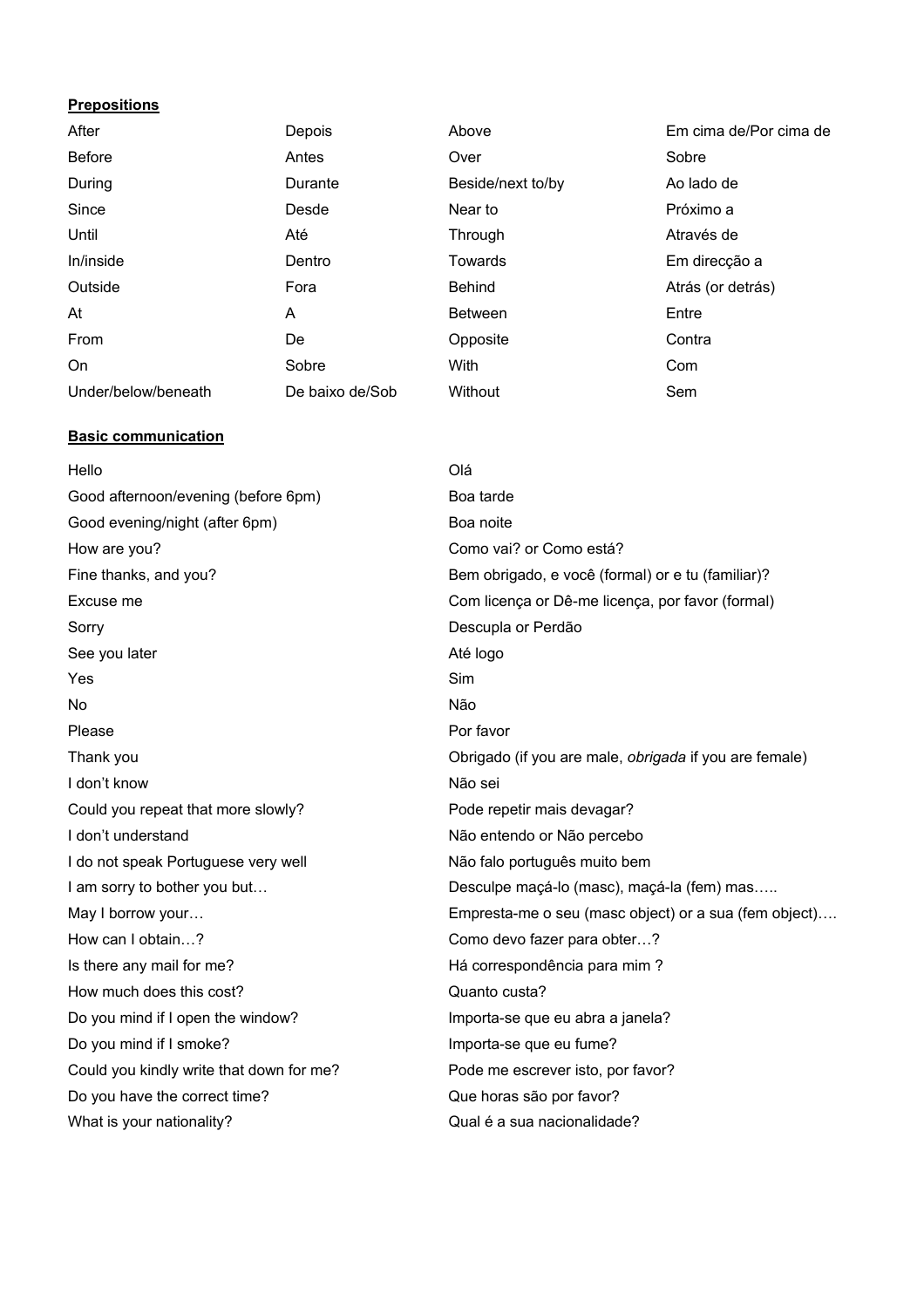#### **Useful phrases/vocabulary**

The telephone is out of order I do not have any means to buy… I would like to order… This is urgent May I make an appointment to see… I need to see my lawyer Can I have a list of local English-speaking lawyers? Who is dealing with my case? Does the prison have a list of translators? Can I get bail? Can you tell me how long I will be held in police custody before I get transferred to a prison? What must I do to get transferred to another prison? Can you tell me how long my sentence is? Can you tell me the date my sentence finishes? Can I move to Mr (Mrs)…..'s cell as he (she) speaks English? Can Mr….. move into this cell? I am very cold, can I have an extra blanket please? When is the shop open? How much money do I have in my account? What day does the doctor come? What time? Is there any work that I can do? I would like to work in the… Can you show me what I must do? Could I buy a Portuguese/English dictionary? Can you contact the Consul for me? I want to make a complaint Can I have permission for my family to send me….? As I do not receive visits, could I have a parcel of clothes sent to the prison? Are there any items which they are not permitted to send me? I want to send this letter to… Why are my letters taking so long to get to my family? I have not heard from my family and I am worried about them O telefone está avariado. Não tenho meios para comprar... Gostaria de encomendar… Isto é urgente Posso marcar uma hora para ver/falar com … Preciso de falar com o meu advogado. Queria uma lista de advogados que falam inglês, por favor Quem está encarregue do meu processo? A prisão tem uma lista de tradutores? É possível pagar uma caução? Pode me informar por quanto tempo ficarei na esquadra até ser transferido/a para a prisão? O que devo fazer para ser transferido/a para uma outra prisão? Pode me dizer qual é a minha pena or sentença? Qual é a data em que a minha pena or sentença termina? O/A (name) fala inglês. Posso mudar para a cela dele OR dela, por favor? O/A (name) pode mudar para a minha cela? Estou com muito frio. Posso ter outro cobertor? Qual é o horário da loja? Quanto dinheiro está na minha conta, por favor? Qual é o horário de atendimento do medico? Há trabalho que possa fazer? Gostaria de trabalhar no/na … Pode me mostrar como devo fazer? Posso comprar um dicionário português/inglês? Pode contactar o Cônsul por mim, por favor? Quero fazer uma queixa. Gostaria de pedir autorização para que a minha família me envie … Como não recebo visitas, posso receber uma encomenda com roupa pelo correio? Existem artigos que não são permitidos? Quero enviar esta carta para…. Porquê é que as minhas cartas levam tanto tempo para chegar à minha família?

Não recebo notícias da minha família e estou preocupado com eles.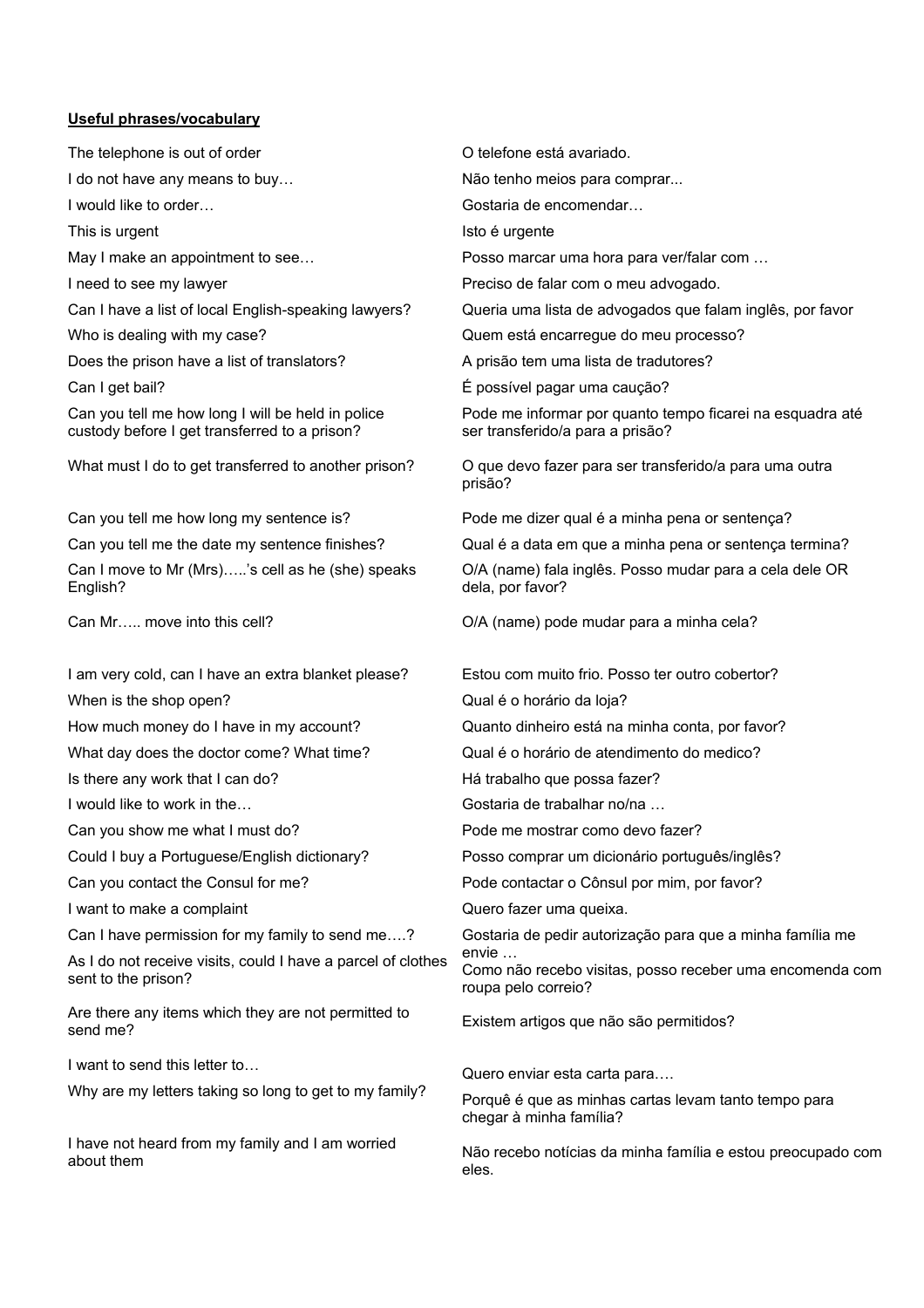#### How do I arrange a visit for my family?

Can you confirm that my family has booked a visit for (a specific date)?

May I have an extended visit as I do not get many and my family has to travel a long way?

Could I go to the prison school to learn Portuguese? Could you give this letter to Mr… cell no…. so he can translate it for me?

#### **Time/days/numbers**

O que devo fazer para requerer uma visita da minha família?

Pode me confirmar que a minha família está autorizada a visitar no dia……?

Não recebo muitas visitas porque a minha família mora longe. Pode me autorizar então uma visita extraordinária, por favor?

Posso frequentar as aulas de português?

Pode entregar esta carta ao/à (name), na cela numero …. para que ele/ela me possa traduzir, por favor?

| Today      | Hoje             | Spring                  | Primavera                 |
|------------|------------------|-------------------------|---------------------------|
| Tomorrow   | Amanhã           | Summer                  | Verão                     |
| Morning    | Manhã            | Autumn                  | Outono                    |
| Afternoon  | Tarde            | Winter                  | Inverno                   |
| Night      | Noite            | Christmas               | Natal                     |
| Next week  | A próxima semana | Easter                  | Páscoa                    |
| Next month | O próximo mês    | New Year                | Ano novo                  |
| Next year  | O próximo ano    | National Holiday        | Feriado nacional.         |
| Last week  | A semana passada | One (first)             | Um (primeiro)             |
| Last month | O mês passado    | Two (second)            | Dois (segundo)            |
| Last year  | O ano passado    | Three (third)           | Três (terceiro)           |
| Weekend    | Fim-de-semana    | Four (fourth)           | Quatro (quarto)           |
| Monday     | Segunda-feira    | Five (fifth)            | Cinco (quinto)            |
| Tuesday    | Terça-feira      | Six (sixth)             | Seis (sexto)              |
| Wednesday  | Quarta-feira     | Seven (seventh)         | Sete (setimo)             |
| Thursday   | Quinta-feira     | Eight (eighth)          | Oito (oitavo)             |
| Friday     | Sexta-feira      | Nine (ninth)            | Nove (nono)               |
| Saturday   | Sabado           | Ten (tenth)             | Dez (décimo)              |
| Sunday     | Domingo          | Eleven (eleventh)       | Onze (décimo primeiro)    |
| January    | Janeiro          | Twelve (twelfth)        | Doze (décimo segundo)     |
| February   | Fevereiro        | Thirteen (thirteenth)   | Treze (décimo terceiro)   |
| March      | Março            | Fourteen (fourteenth)   | Quartorze (décimo quarto) |
| April      | Abril            | Fifteen (fifteenth)     | Quinze (décimo quinto)    |
| May        | Maio             | Sixteen (sixteenth)     | Dezaseis (décimo sexto)   |
| June       | Junho            | Seventeen (seventeenth) | Dezasete (décimo setimo)  |
| July       | Julho            | Eighteen (eighteenth)   | Dezoito (décimo oitavo)   |
| August     | Agosto           | Nineteen (nineteenth)   | Dezanove (décimo nono)    |
| September  | Setembro         | Twenty (twentieth)      | Vinte (vigésimo)          |
| October    | Outubro          | Thirty (thirtieth)      | Trinta (trigésimo)        |
| November   | Novembro         | Forty (fortieth)        | Quarenta (quadragésimo)   |
| December   | Dezembro         | Fifty (fiftieth)        | Cinquenta (quinquagésimo) |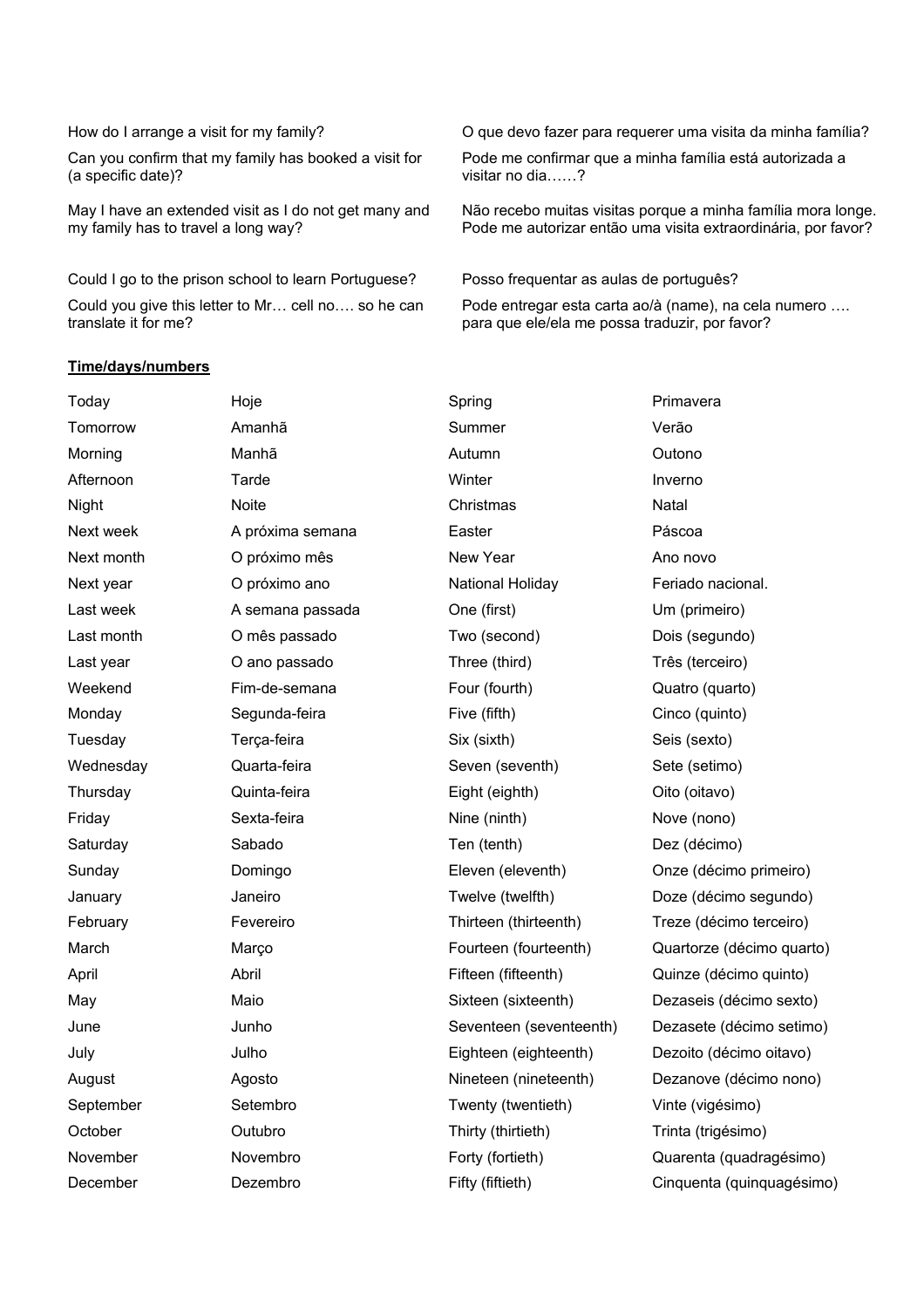| Sixty (sixtieth)     | Sessenta (sexagésimo) | Hundred (hundredth) | Cem (centésimo)     |
|----------------------|-----------------------|---------------------|---------------------|
| Seventy (seventieth) | Setenta (setuagésimo) | Thousand            | Mil (milésimo)      |
| Eighty (eightieth)   | Oitenta (octogésimo)  | Million             | Um milhão $(\dots)$ |
| Ninety (ninetieth)   | Noventa (nonagésimo)  |                     |                     |

| What time is it?                      | Que horas são?                                                        |
|---------------------------------------|-----------------------------------------------------------------------|
| 07h00 Seven o'clock in the morning    | 07h00 Sete horas da manhã.                                            |
| 07h30 Seven thirty in the morning     | 07h30 Sete e meia da manhã.                                           |
| 12h00 Midday                          | 12h00 Meio-dia                                                        |
| 13h00 One o'clock in the afternoon    | 13h00 Uma da tarde                                                    |
| 14h40 Two-forty in the afternoon      | 14h40 Duas e quarenta da tarde OR Catorze e quarenta.                 |
| 19h45 seven-forty-five in the evening | 19h45 Sete e quarenta e cinco da noite OR dezanove e quarenta e cinco |
| 00h00 midnight                        | 00h00 Meia-noite                                                      |

# **General vocabulary**

| Cell            | cela                       | Garden                    | jardim               |
|-----------------|----------------------------|---------------------------|----------------------|
| <b>Bed</b>      | cama                       | Reception                 | recepção             |
| Individual cell | cela individual            | <b>Director</b>           | director/directora   |
| Shared cell     | cela dupla                 | <b>Assistant Director</b> | director/a adjunto/a |
| Library         | biblioteca                 | Shopkeeper                | lojista              |
| <b>Showers</b>  | chuveiros                  | Guard/Warder              | quarda               |
| Toilet          | casa de banho              | <b>Chief Guard</b>        | chefe de ala         |
| Visiting rooms  | sala de visitas/palratório | Prison wing               | ala                  |

## **Stationery**

| <b>Books</b> | livros   | Stamp          | selo               |
|--------------|----------|----------------|--------------------|
| Pen          | caneta   | Telephone      | telefone           |
| Paper        | papel    | Telephone card | cartão de telefone |
| Letter       | carta    |                |                    |
| Envelope     | envelope |                |                    |

### **Toiletries**

| Soap           | sabonete        | <b>Toilet Paper</b> | papel higiénico   |
|----------------|-----------------|---------------------|-------------------|
| Shampoo        | champô          | To wash             | lavar-se          |
| Toothbrush     | escova de dente | Razor               | lamina de barbear |
| Toothpaste     | pasta de dente  | To shave            | fazer a barba     |
| Deodorant      | desodorizante   | Towel               | toalha            |
| <b>Tissues</b> | lenço de papel  |                     |                   |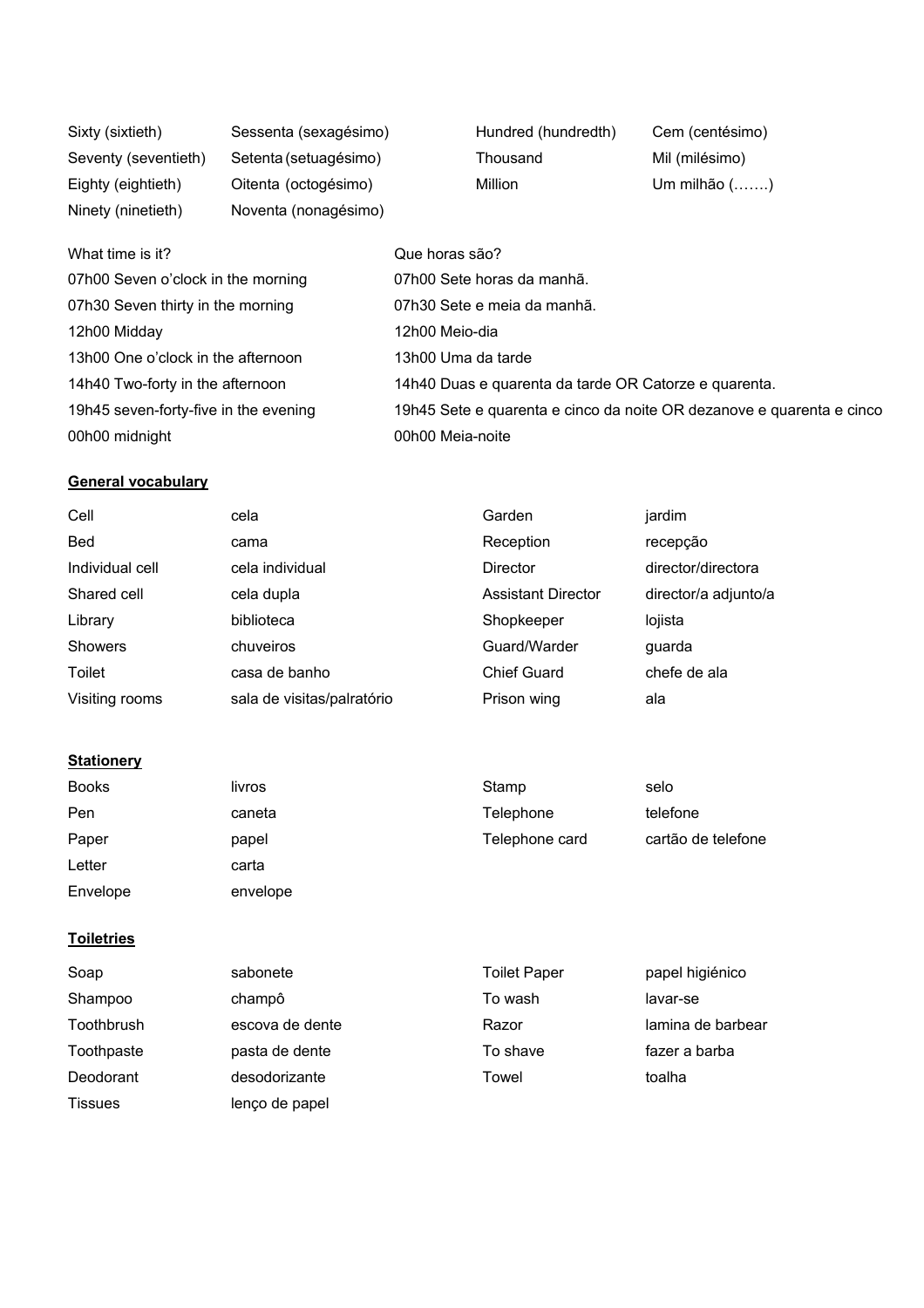| Other items             |                            |                  |                     |
|-------------------------|----------------------------|------------------|---------------------|
| Shop/Canteen            | loja/ cantina              | Playing cards    | baralho de cartas   |
| <b>Blanket</b>          | cobertor                   | Ball             | bola                |
| Radio                   | rádio                      | <b>Battery</b>   | pilha               |
| CD/cassette player      | rádio cassete/leitor de CD |                  |                     |
| <b>Clothing</b>         |                            |                  |                     |
| Clothes                 | roupa                      | <b>Trainers</b>  | Ténis               |
| Shirt                   | camisa                     | Jumper/pullover  | pulover             |
| <b>Shorts</b>           | calções                    | Jeans            | calças de ganga     |
| Shoes                   | sapatos                    | Vest             | camisola            |
| Socks                   | meias/peúgas               | Sandals          | sandálias           |
| Underwear               | roupa interior             | Small            | pequeno             |
| <b>Trousers</b>         | calças                     | Medium           | médio               |
| T-shirt                 | t-shirt                    | Large            | grande              |
| <b>Proper Nouns</b>     |                            |                  |                     |
| <b>British Consul</b>   | Cônsul Britânico           | Scotland         | Escócia             |
| <b>Britain</b>          | Grã-Bretanha               | Wales            | Gales/país de Gales |
| <b>British</b>          | <b>Britânico</b>           | Northern Ireland | Irlanda do Norte    |
| England                 | Inglaterra                 |                  |                     |
|                         |                            |                  |                     |
| <b>Family</b><br>Friend | Amigo/a                    | Wife             | Esposa/mulher       |
| Family                  | Família                    | Partner          | Companheiro/a       |
| Mother                  | Mãe                        | Daughter         | Filha               |
| Father                  | Pai                        | Son              | Filho               |
| Sister                  | Irmã                       | Child            | Criança             |
| <b>Brother</b>          | Irmão                      | Cousin           | Primo/a             |
| Husband                 | Marido/esposo              |                  |                     |
|                         |                            |                  |                     |
| Food/meals              |                            |                  |                     |
| Food                    | comida                     | Plate            | Prato               |
| Meal                    | refeição                   | <b>Bottle</b>    | Vidro               |
| <b>Breakfast</b>        | Pequeno-almoço             | Coffee           | Café                |
| Lunch                   | Almoço                     | Tea              | Chá                 |
| Dinner                  | Jantar                     | Water            | Àgua                |
| To eat                  | Comer                      | <b>Milk</b>      | Leite               |
| To drink                | Beber                      | Powdered milk    | Leite em pó         |
| Knife                   | Faca                       | Juice            | Sumo                |
| Fork                    | Garfo                      | Hot chocolate    | Chocolate quente    |
| Spoon                   | Colher                     | Fresh fruit      | Fruta fresca        |
| Tray                    | Bandeija                   | Apple            | Maçã                |
| Glass                   | Copo                       | Orange           | Laranja             |
| Cup/Mug                 | Caneca                     | Banana           | Banana              |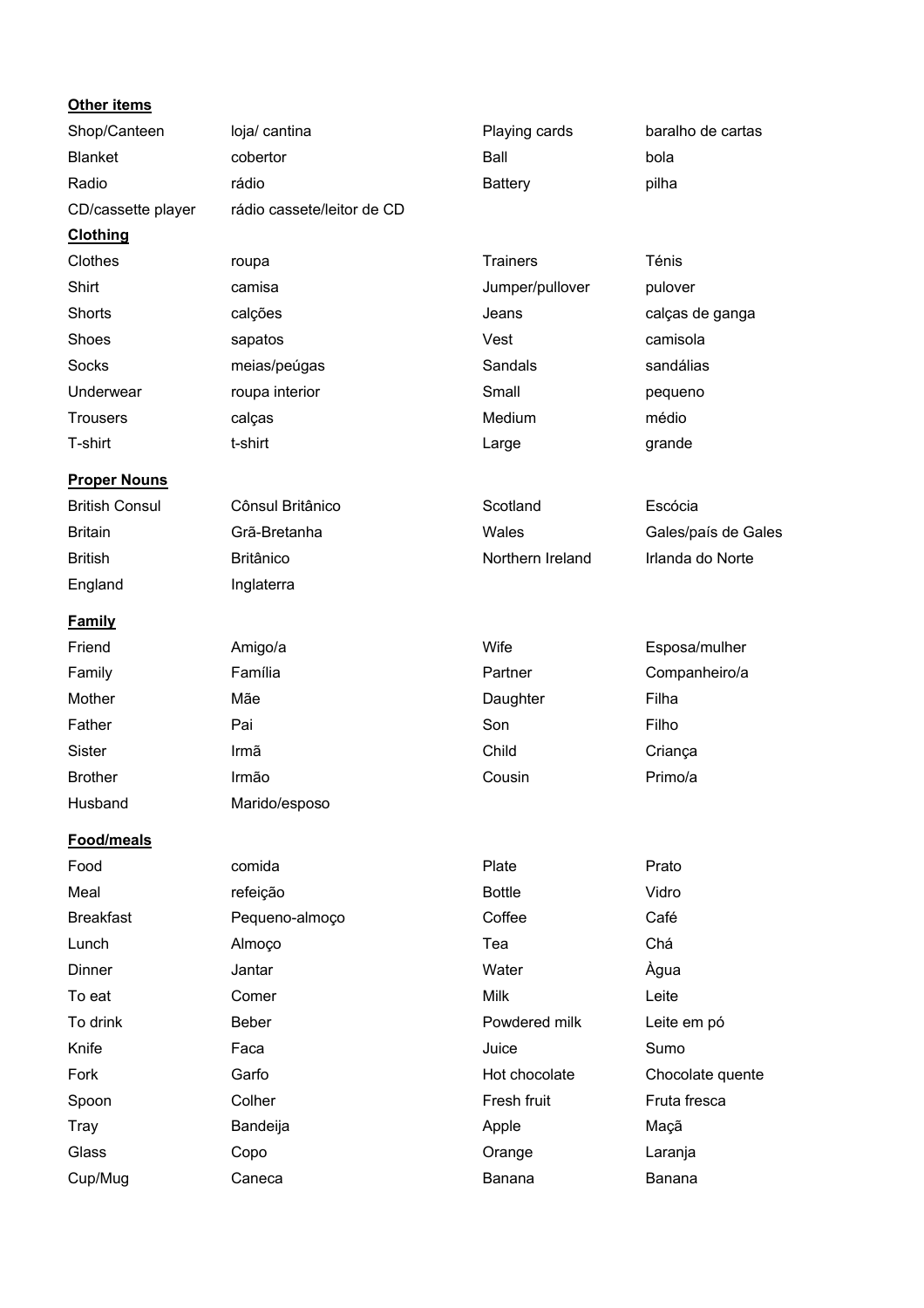| Pear        | Pêra          | Potato          | <b>Batatas</b>  |
|-------------|---------------|-----------------|-----------------|
| Meat        | Carne         | Peppers         | Pimento         |
| Lamb        | Borrego       | Onion           | Cebola          |
| <b>Beef</b> | Carne de vaca | Lettuce         | Alface          |
| Pork        | Porco         | <b>Bread</b>    | Pão             |
| Ham         | Presunto      | Rice            | Arroz           |
| Bacon       | Bacon         | Pasta           | Macarrão        |
| Chicken     | Frango        | <b>Butter</b>   | Manteiga        |
| Fish        | Peixe         | Jam/preserve    | Doce/geleia     |
| Tuna        | Tuna          | Eggs            | Ovos            |
| Cod         | Bacalhau      | Cheese          | Queijo          |
| Sea food    | Marisco       | Olive oil       | Azeite          |
| Vegetables  | Legumes       | Salt            | Sal             |
| Cabbage     | Repolho       | Sugar           | Açúcar          |
| Carrot      | Cenoura       | Yoghurt         | logurte         |
| Mushroom    | Cogumelo      | <b>Biscuits</b> | <b>Bolachas</b> |
| Spinach     | Espinafre     | Cereal          | Cereais         |
| Green beans | Feijão verde  | Chocolate       | Chocolate       |
| Peas        | Ervilhas      |                 |                 |

#### **Body/Health**

I need to see the Doctor I require medical assistance for the following reasons… It is urgent I don't feel very well I am bleeding I have a pain in my… Mild pain Severe pain I have a cold/flu I have a sore throat I have a fever I am allergic to… I am having problems breathing I am coughing I have an upset stomach I am constipated

I have diarrhoea I have spots I have a rash I am diabetic

Preciso de ver o médico Preciso de assistência médica pelas seguintes razões… É urgente Não me sinto bem Estou a sangrar Dói-me o/a… Dor ligeira Dor forte Tenho gripe Tenho dor de garganta Tenho febre Sou alérgico a… Estou com dificuldades respiratórias Estou a tossir Estou mal da barriga Estou com prisão de ventre

Estou com diarreia Tenho borbulhas Tenho uma erupção na pele Sou diabético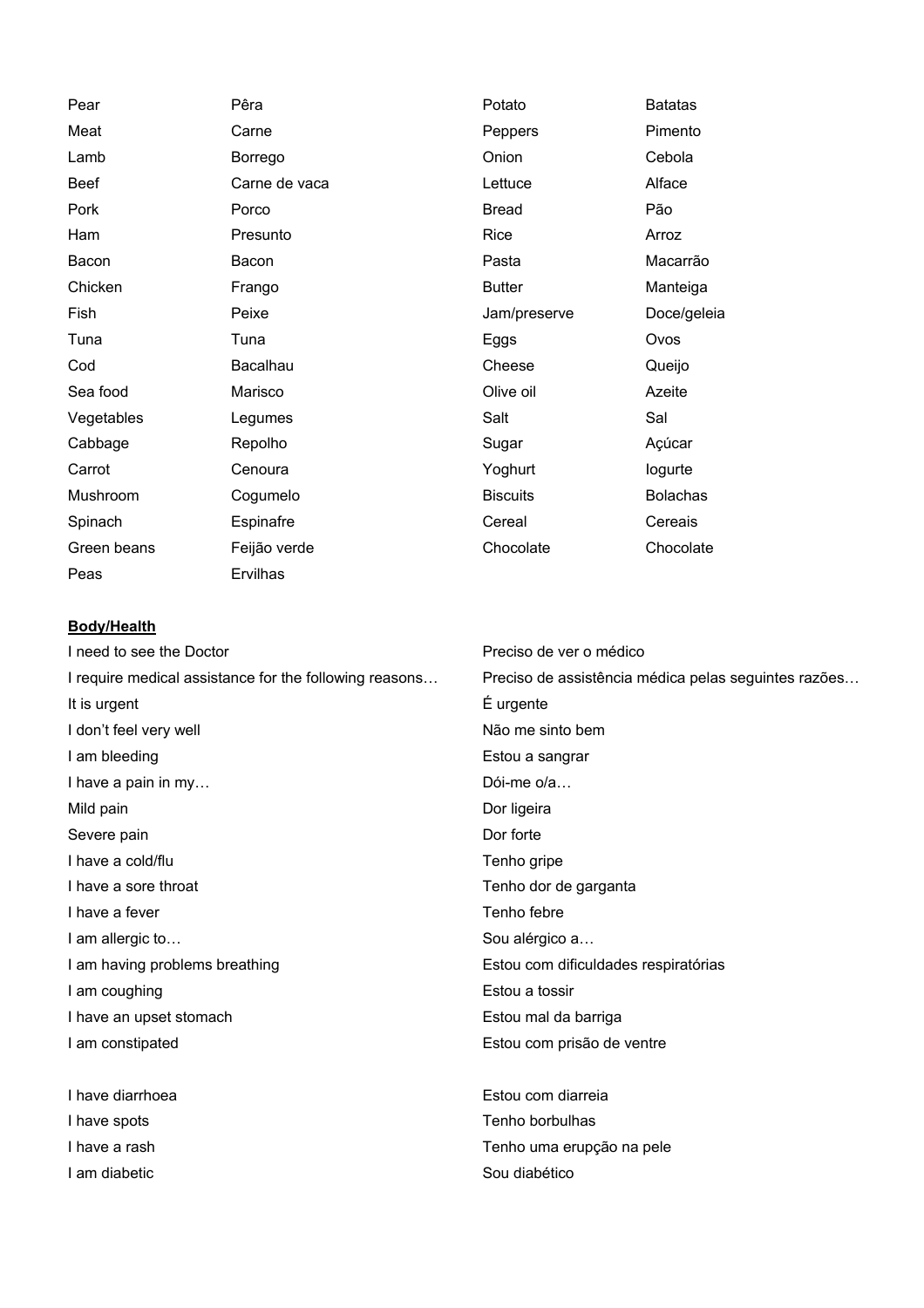I am epileptic I have heart problems I have ear ache I have a headache I have cramps

I have high/low blood pressure I have high cholesterol Have you something for… Do you have a bandage? Do you have a plaster? I need to have my eyes tested I have problems with my eyes I am pregnant

#### **Dental terms**

I need to see the dentist I have toothache I have broken a tooth A filling Tooth decay A tooth A wisdom tooth

# Sofro de epilepsia Sofro de problemas cardíacos Tenho dor de ouvido Tenho dor de cabeça Tenho cãibras

Tenho a tensão alta/baixa Tenho o colesterol alto Pode me dar alguma coisa para…? Tem uma ligadura? Tem um penso rápido? Preciso de fazer um exame à vista Tenho problemas com os meus olhos Estou grávida

Preciso de ver o dentista Tenho dor de dentes Tenho um dente partido Uma obturação Cárie Um dente Um dente do siso

#### **Phrases which may be used by the doctor**

Where are you ill? Do you have a temperature? Do you have any allergies? Do you suffer from any other illnesses? What medication do you take normally? Are you receiving medical treatment at the moment? What type? Since when? Is this the first time you have had this problem? Do you have a cough? What colour is the phlegm? Are you a drug addict? How much do you weigh? Step onto the scales please? Please lie on the bed Please take off your shirt This is a prescription for… You must take this medication…

Onde é que dói? OR O que é que se sente? Tem febre? É alérgico/a? Sofre de qualquer outra doença? Qual é a medicação que toma habitualmente? Está a ser assistido por um médico neste momento? De que natureza? Desde quando? É a primeira vez que sofre desde problema? Tem tosse? Qual é a cor da expectoração? Consume drogas OR estupefacientes? Quanto pesa? Suba para a balança, por favor. Deite-se na cama, por favor. Por favor, tire a sua camisa. Esta é uma receita para…. Precisa de tomar esta medicação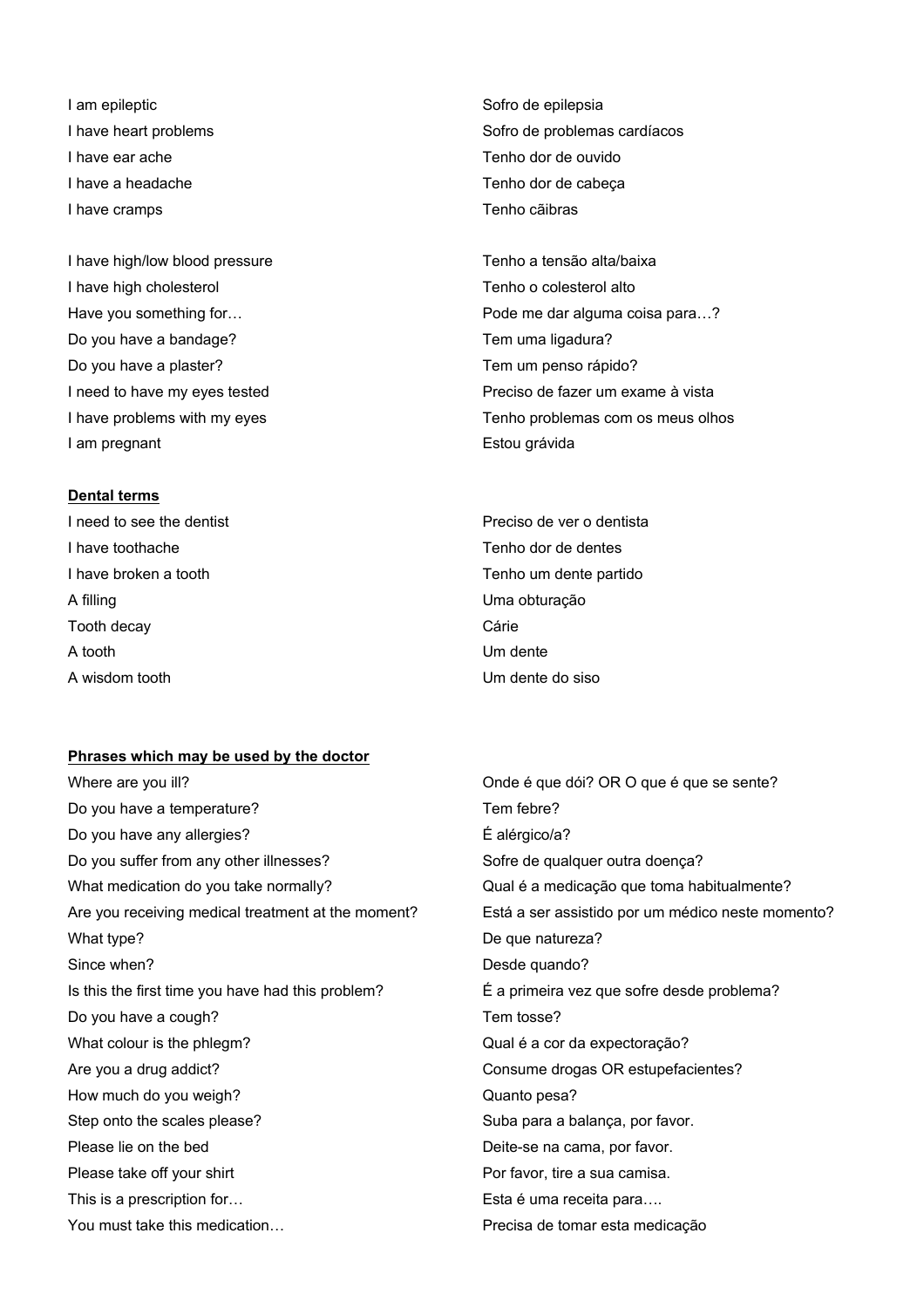- …before you go to bed
- …three times a day
- …in the morning and at night

#### **Prescribed drugs/treatment**

- Painkiller **Analgésico** Antibiotics Antibioticos Analgesics Analgésicos Aspirin Aspirina Sleeping tablet Calmante para dormir
- Tranquiliser Calmante Laxative Laxante Antiseptic Anticéptico

# Antes de dormir Três vezes ao dia De manhã e a noite.

Lice treatment Tratamento contra piolhos Inhaler Inalador Tablet/Pill Comprimido Capsule Capsula Cream Pomada OR creme Injection Injecção Vaccine Vacina Bandage Ligadura

#### **Human Body**

| Head             | cabeça        | Anus             | Anus              |
|------------------|---------------|------------------|-------------------|
| Skull            | crânio        | Penis            | Penis             |
| Hair             | Cabelo        | <b>Testicles</b> | <b>Testiculos</b> |
| Face             | Rosto         | Vagina           | Vagina            |
| Eye/eyes         | Olho/s        | Leg              | Perna             |
| Nose             | Nariz         | Knee             | Joelho            |
| Mouth            | Boca          | Ankle            | Tornozelo         |
| Lips             | Lábios        | Foot             | Pé                |
| Tongue           | Língua        | Heel             | Calcanhar         |
| Ear              | Orelha        | Toe              | Dedo do pé        |
| <b>Neck</b>      | Pescoço       | Limb             | Membro            |
| Throat           | Garganta      | Muscle           | Musculo           |
| Shoulder         | Ombro         | <b>Bone</b>      | Osso              |
| Chest            | Peito         | Spine            | Coluna            |
| Breasts (female) | Seios         | <b>Rib</b>       | Costela           |
| Stomach          | Estômago      | Skin             | Pele              |
| <b>Back</b>      | As costas     | Heart            | Coração           |
| Arms             | <b>Braços</b> | Lungs            | Pulmões           |
| Elbow            | Cotovelo      | Liver            | Fígado            |
| Hand             | Mão           | Kidneys          | Rim               |
| Finger           | Dedo          | <b>Bladder</b>   | Bexiga            |
| Thumb            | Polegar       | <b>Breathing</b> | Respiração        |
| Hip              | Anca          | <b>Blood</b>     | Sangue            |
|                  |               |                  |                   |